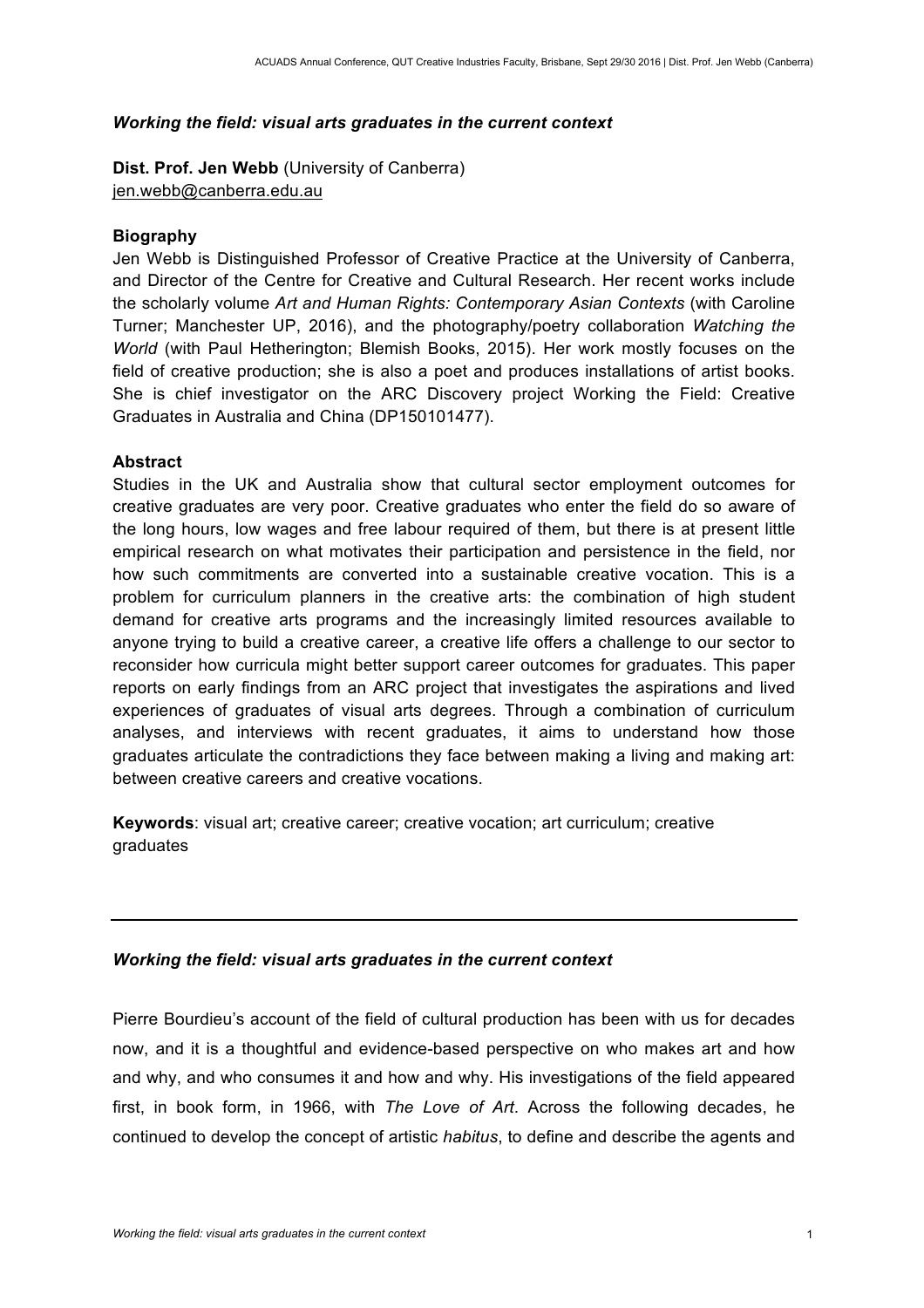gatekeepers who occupy and make the field, and to analyse the effects on them of actions and interventions by the government, economy and education. He also articulated the positions and values that energise the field, especially those relational yet contestatory pairs: autonomy and heteronomy; bourgeois and avant-garde consecration; bohemian and professional identities. Importantly, he described and analysed the modes and flows of capital within this restricted field of production: a bifurcated field, in which at one pole 'the producers produce for other producers', and at the other pole, producers produce for the market (Bourdieu 1993, p. 39). This magisterial body of work has generated libraries of secondary research, has informed policy and practice, and has radically intervened in understandings of capital. It is not, though, the final word on the topic. Bourdieu's perspectives emerge from a specific context—the  $19<sup>th</sup>$  and  $20<sup>th</sup>$  centuries' French art world—and that context has changed. Consequently, re-assessments and re-analyses have been produced, with important contributions made by Bernard Lahire.

Lahire observes that Bourdieu's 'field of cultural production' is in fact a pair of subfields. The first subfield is what is often considered capital-A Art: 'the consecrated avant-garde and writers aspiring to it'; the second is a 'subfield of large-scale production' (Lahire and Wells 2010, p. 453): market-oriented work. In this he draws on the work of Christophe Charle, for whom Bourdieu's field is a 'derivative' one, compared with the 'fundamental' fields—the economic field, for example. In the latter, 'the stakes are different ... It is not just a question of literary life or death ... but of social life or death' (in Lahire and Wells 2010. p.  $453$ ).<sup>i</sup> Charle's logic is based on the fact that the creative field is organized according to recondite and largely subjective rules, compared with, say, the economic field. There is little doubt about who is or is not a success in the economic field, because either they are able to wield economic power, or they are not; and it does not require training in economics to establish such judgments (Charle 1981, p. 15). But when it comes to the creative field, anyone unversed in its axiology would find it difficult to classify the relative status of artists or art works: not only because this requires field-specific literacy, but also because creative artefacts can move quite rapidly across the field: today's classic is tomorrow's kitsch; today's avant garde is tomorrow's sell-out.

Lahire examines the problem of relationship to field, which emerges from the fact that very few artists are fully absorbed in their practice, and therefore have to live what he calls a 'double life'; their energies and identities divided between their artistic and economic roles. In this he introduces something new to Bourdieu's accounts of agents in the field—the problem of labour. This isn't surprising: Bourdieu's analysis remained focused primarily on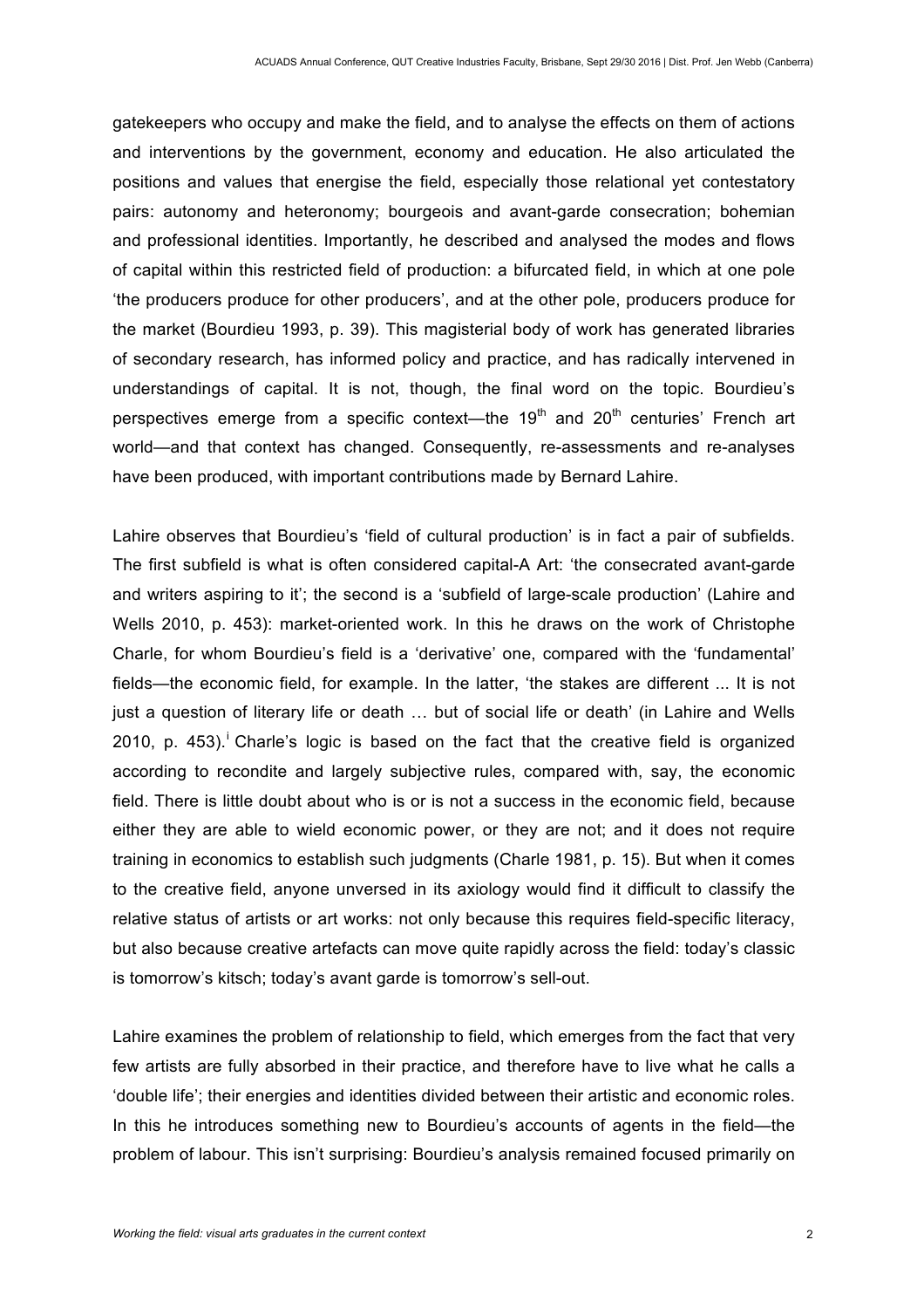members of the 19<sup>th</sup> century French avant garde, and on artists like Flaubert, Baudelaire or Manet who could rely on their families for financial security.

Other issues that emerge in re-investigations of Bourdieu's accounts include: the escalating redistribution of wealth during the late  $20<sup>th</sup>$  century, which resulted in the diminution of a middle class of leisured creative individuals who are free to participate fully in the field; the rapid increase in the numbers of people achieving educational success at all three levels; and the widespread emergence and uptake of digital technology. This suggests there are fewer people engaged as fulltime creatives, but more people familiar with creative ideas and practices. The affordances of digital technology, the very affordable cameras and recorders and the availability of public stages like Instagram, Facebook and Twitter, mean that pretty well anyone can be a maker, and can make their work public. Of course few of these will ever build an audience beyond their friends and family, but occasionally a Lily Allen or an EL James will explode onto the world stage. The effect is that people without training, networks or mentorship, and without having 'paid their dues' in the creative field, are able to lay claim to the status of membership of that field. This suggests the need to re-examine and recast the nominative category of artist or maker, because if anyone can be an artist, then it is difficult to invoke the authority of the field itself to establish evaluative principles and to distribute capital.

The creative field has, of course, never been particularly stable, and nor has it been pure with respect to the market; but its members have put themselves through what can be a grueling apprenticeship, gaining competence in complex techniques, and learning how to operate within the field. There has, for a considerable period of history, been an acknowledged distinction between technicians, amateurs and artists: a distinction whose criteria shift with shifts in history and in the nature of technology. For example: Boltanski and Chamboredon describe the transformations in the social identity of photography since its origins, when photographers were viewed as professional artists. Gradually, with improvements in film stock, processing and development systems, and with the production of cameras capable of automatic focusing and light management, this changed. In the early days, Boltanski and Chamboredon observe, 'the *hoi-polloi* of amateurs and unqualified people was unable to join the profession'. By the 1960s, their respondents told them: 'when young people don't know what to do, they buy a Rolleiflex and call themselves photographers' (1990, p. 154).<sup> $\parallel$ </sup> Photography has of course remained both art form and profession, and few amateurs could reliably produce work of genuine value, but the identification and nomination of both maker and artifact have become more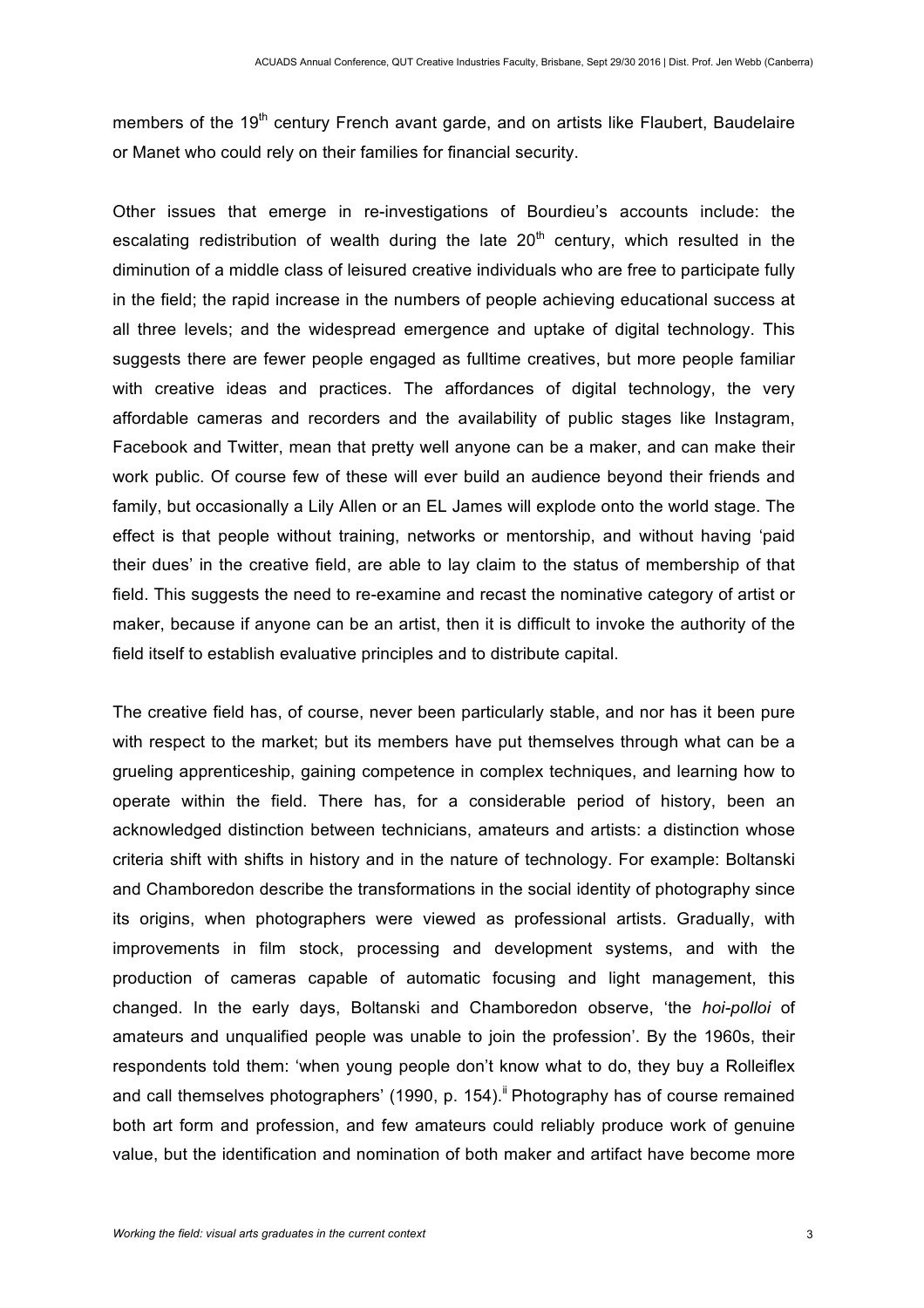blurred.

An additional pressure on the creative field, since Bourdieu published his analyses, are the shifts in the marketplace effected by late capitalism, and the rise of cultural industries and creative industries discourses. The field of creative production, once an institutionally anomic space, is being increasingly marketised: re-coded as a contributor to the GDP and to overall levels of entrepreneurship and innovation. Those of us professionally engaged in training the next generation of creative practitioners in contemporary university courses are likely to have witnessed a similar logic within the academy, with graduates' employment outcomes and income levels apparently of more significance than their creative practices. This is despite the fact that the logic of the creative field is not identical to market logic: 'good jobs' are not what its key agents necessarily seek, because we make art for reasons that are not imagined by the market.

Artists need money, of course we do: the production of any creative work requires raw materials, space, time, personnel, and distribution. Simon Critchley comments, in this regard, 'What I've always liked about the artworld is the nakedness of its mediation by capital'; which means, he argues, that 'The artist is a pirate, both at a willed distance from the law and wholly parasitic and dependent on it' (2010, p. 5). Like pirates, we need both resources and the freedom to operate according to artistic logic; but unlike pirates, we cannot amass treasure. The best we can hope for to win a grant or sell some work. Art doesn't pay the bills; and a life lived as a professional artist is likely to be characterized by what Hans Abbing (2002) describes as the 'cruel economy'.

A Shanghai-based artist interviewed in the course of my current research says:

Artists are gamblers. To be an artist, you need to find galleries that will host your exhibitions, and then you need collectors to buy your works, and then with the money you make, you can continue with your work. That's how it flows. That's what the profession is now. If one link in your chain is missing, you're no longer a professional (A4, 2015).

The decision to live as an artist is, thus, the decision to live with uncertainty. There is no assurance that a new work will achieve successful resolution or, if it does, that anyone will like it. We are only ever contingent members of the field: lose one 'link in the chain', and find yourself out of the game.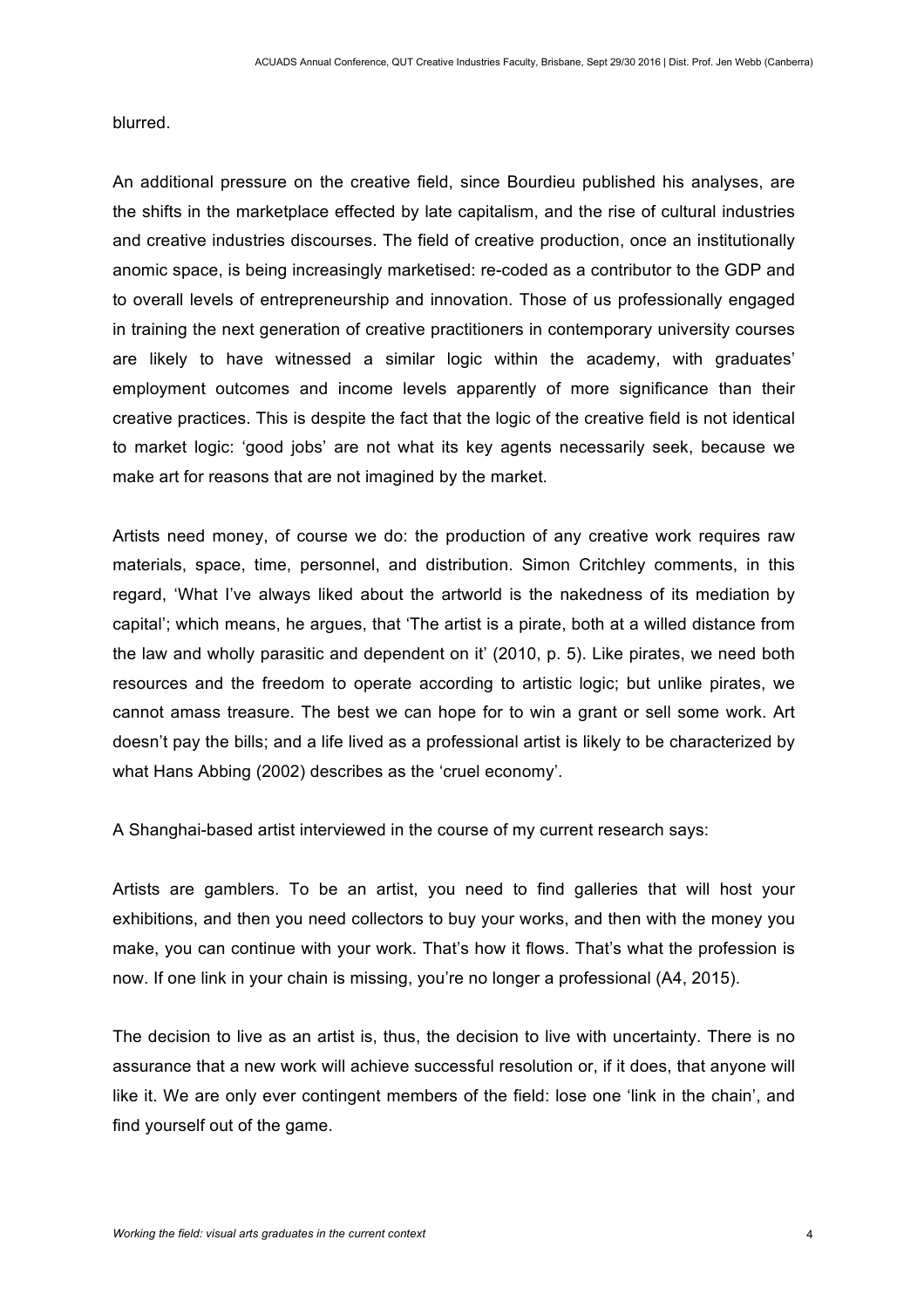There is another aspect of this uncertain life that makes it difficult for artists to occupy a stable position in the social field, and that is how our identities are documented. A second Shanghai artist said 'I think art is a career that's not so much accepted by society … I have no tax records and that makes going abroad and getting visas difficult' (A3, 2015). An Australian writer described a similar problem: his home is in his partner's name, as are the utilities, and other markers of 'real' citizenship; since he doesn't drive, his only forms of identity are birth certificate and passport. It is remarkably difficult to have freedom of movement or clarity of identity without the documents that demonstrate you are an economic actor.

These respondents are experiencing and describing something that is thoroughly recorded in the literature on the field: the difficulty of living as an artist. But Abbing's reference to the 'cruel' and 'exceptional' economy of the arts describes a deeper problem, one that is rehearsed in the literature focused on creative labour. Lahire and Wells discuss it in terms of economic precarity (2010, p. 457). Bernard Miège describes the 'vast reservoirs of under-employed artists' (1989, p. 72), which limit the chances of building a profile, let alone making a living as an artist. Rosalind Gill agrees that 'One of the shared experiences of growing numbers of people working in the cultural and creative field is of precariousness and job insecurity' (2014, p. 14). David Hesmondhalgh writes:

One feature of cultural work in the complex professional era is that many more people seem to have wanted to work professionally in the cultural industries than have succeeded in doing so. Few make it (2013, p. 83).

Study after study shows the same results: that 'Bohemian graduates'—those who have studied specifically artistic subjects rather than, say, advertising or architecture (see Faggian et al., 2013)—do not have the sort of career trajectories, income levels or working conditions enjoyed by other graduates. Rosalind Gill and Andy Pratt set out in some detail the conditions our graduates are likely to experience:

a preponderance of temporary, intermittent and precarious jobs; long hours and bulimic patterns of working; the collapse or erasure of the boundaries between work and play; poor pay; high levels of mobility; passionate attachment to the work and to the identity of creative labourer (e.g. web designer, artist, fashion designer); an attitudinal mindset that is a blend of bohemianism and entrepreneurialism; informal work environments and distinctive forms of sociality; and profound experiences of insecurity and anxiety about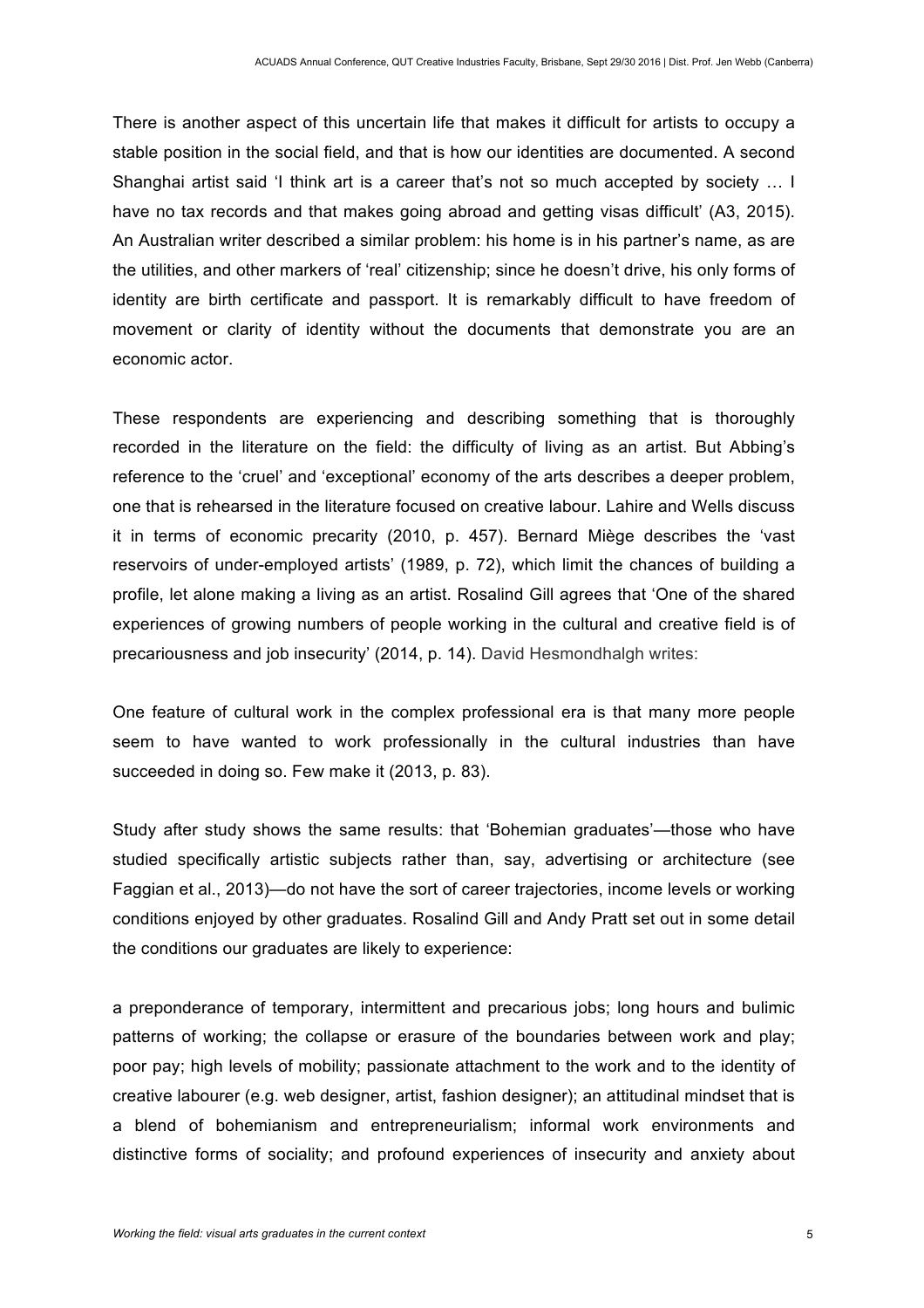finding work, earning enough money and 'keeping up' in rapidly changing fields (2008, p. 14).

Many of these conditions parallel those formally associated with poorly educated, or manual workers—those who were oriented toward a Fordist or early post-Fordist economy; and yet art workers typically possess significant levels of intellectual capital. I recently completed a project on contemporary Anglophone poets,  $\mathbb{I}$  during which my coinvestigators and I interviewed 75 poets from nine countries. Although we did not recruit these poets through educational institutions, or on the basis of their own educational background, an astonishing 93 per cent of them hold either masters or doctoral qualifications. The community of artists is an educated community. And students continue to enrol in creative arts degrees, and we keep teaching them, although the future does not promise them a great deal.

As we design curriculum then, as we approach our teaching, and as we respond to the demands of university management and government policy, it is important to think through how best to prepare students for the future they will almost certainly have. There is not a great deal of material on which we can currently draw, despite the substantial amount of research carried out on the issue of creative labour. David Throsby and his colleagues offer little in the way of encouragement to those hoping to make a living from their practice, as is evident in the titles of reports like *Don't Give Up your Day Job*, and *Do You Really Expect To Get Paid?* But few labour market experts seem to understand that a poet or a painter is not necessarily suited to employment in the 'creative industries', or constitutionally prepared to work as an embedded creative: virtually the only option presented in the literature. The Creative Industries Innovation Centre (CIIC), for example, offers an overall optimistic view, noting a 21 per cent increase in people employed in the creative industries since the 2011 census. Much of this substantial and rapid increase, though, is accounted for by growth 'in software and interactive media'. While visual arts showed a small growth, 'Writing, publishing and print media … experienced falling job numbers in the last five years and a declining share of employment in the creative industries' (SGS 2013, p. 9). In short, there are plenty of jobs—as long as you can deliver software, or design, or media production, or advertising.

The CIIC draws on Stuart Cunningham's 'Creative Trident' to explicate the creative labour market, a model that classifies this market as:

• Workers with a cultural profession working in a cultural sector (e.g. an artist in an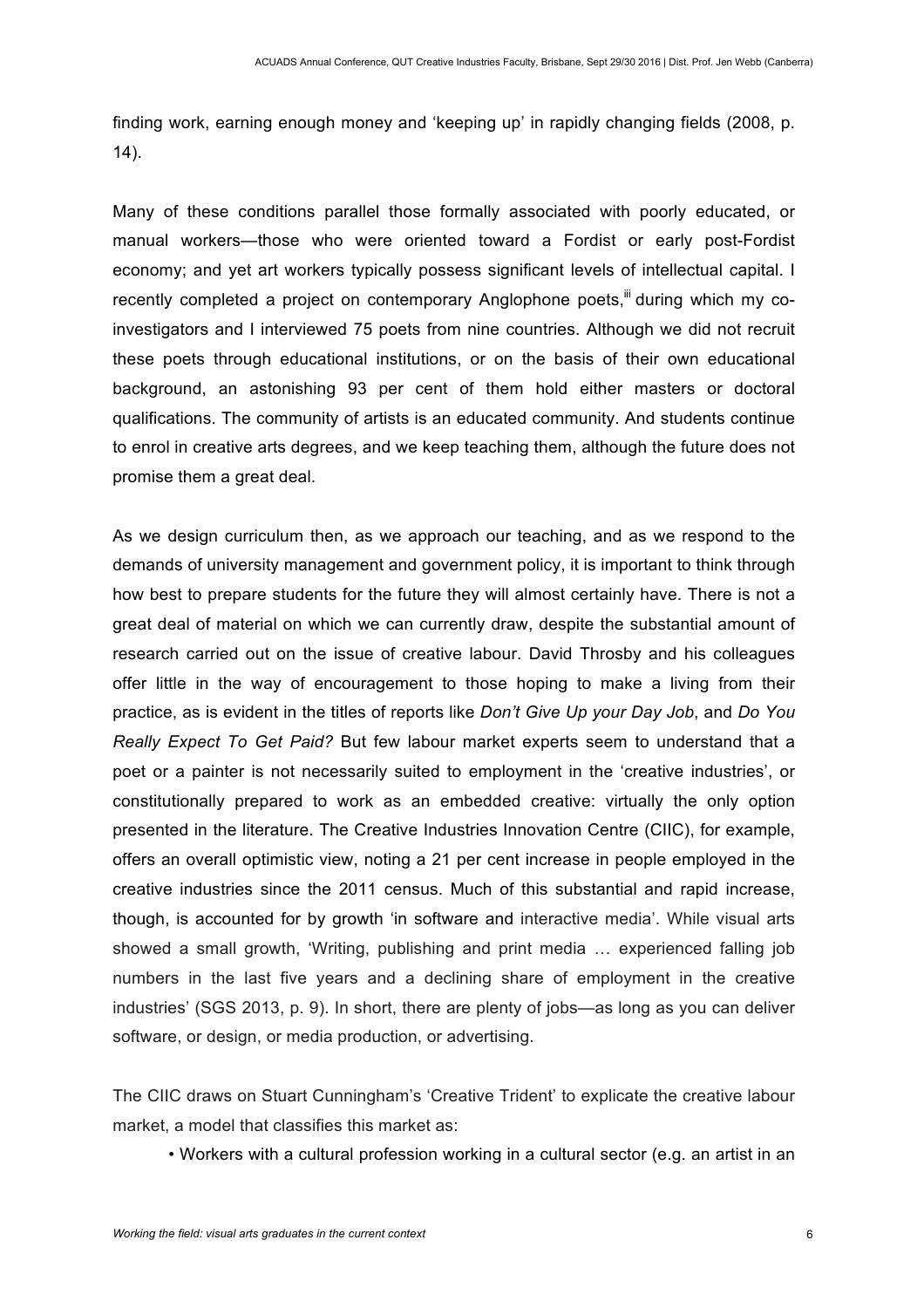opera);

• Workers having a cultural profession but working outside the cultural sector (e.g. a designer in car industry):

• Workers having a non-cultural profession and working in the cultural sector (e.g. a secretary in a film production company). (Cunningham and Higgs 2008, p. 14).

The CIIC names these three categories, in order, as specialist creatives, embedded creatives, and support workers; of these, embedded creatives—people doing creative work in industries outside the creative sector—comprise nearly 50 per cent of the creative workforce (SGS 2013, 39). But the embedded creative role does not necessarily provide a satisfactory option for those artists who want to be making art. In many ways, the offer of a good job in the creative industries is not unlike the advice offered by this artist's parents:

Your parents wouldn't understand if you tried to talk about work with them, but they'd give you advice, full of points you don't agree with. For example, they'd say, 'Hey, I saw someone on TV painting a tiger on rice paper, it was huge, it was great.' There are massive communication barriers here … but the common social acknowledgment is value: that is, if you've sold your work or not, if there's money (A2, 2015).

Justin Heazlewood (2014) made a different choice, electing to pursue his art rather than income. Though he was talented, well trained, dedicated and networked, he has for the most part survived due to the support of Centrelink, and all the mortification that comes with that. Simon Critchley seems to affirm Heazlewood's decision, writing: 'As unemployment becomes an increasing reality, how might we think of unemployment as an artistic and philosophical category?' (Critchley 2010, p. 7) Unemployment is certainly an option, though not one the government or university management would encourage. And, since many graduates are likely to prefer to avoid penury or precarity, it is incumbent upon us as educators to prepare them for the state of the employment market, and provide them the skills that will allow them to make informed choices about how to craft their creative, and their economic, futures.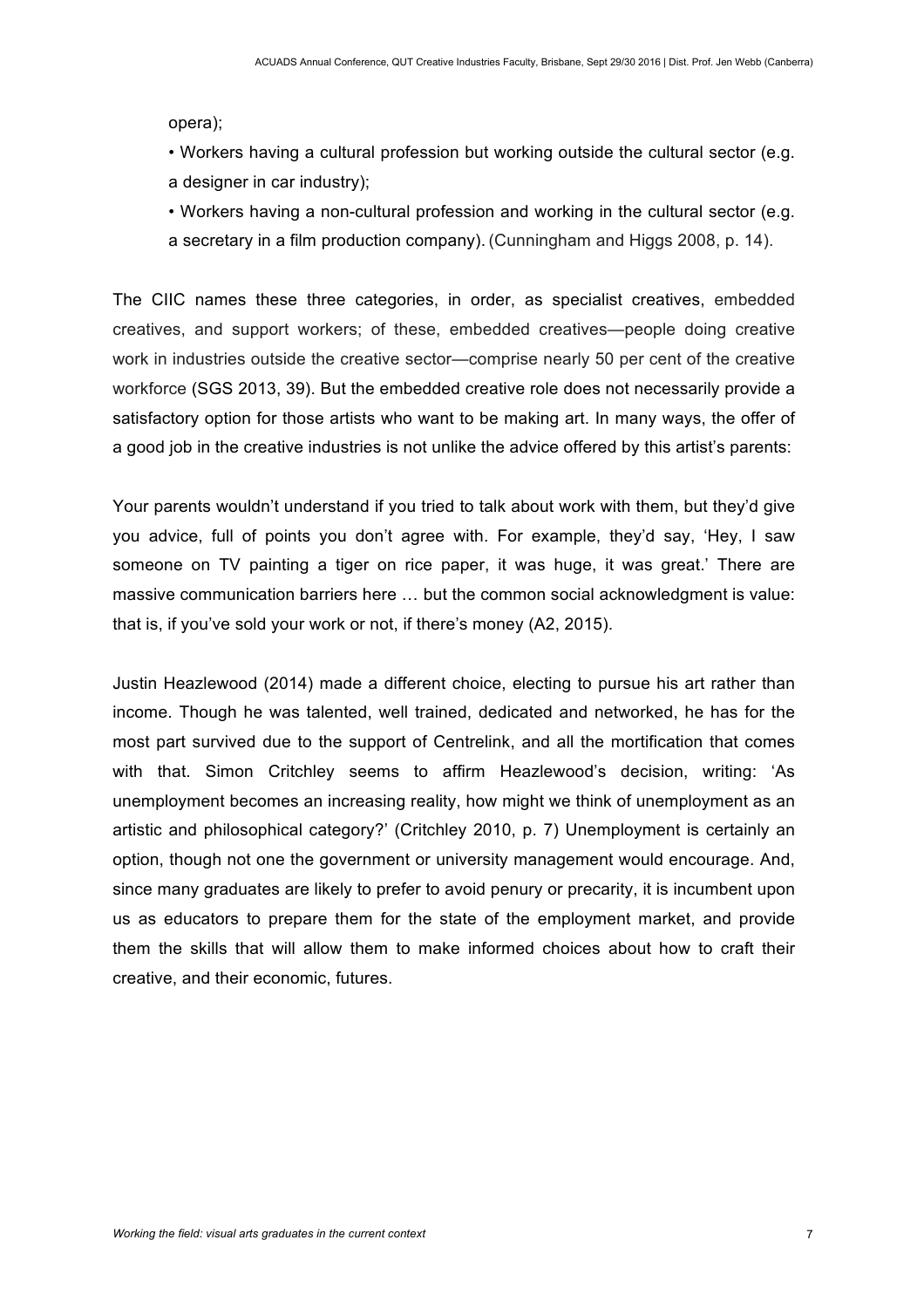#### **References**

Abbing, H. (2002). *Why are artists poor?: the exceptional economy of the arts.* Amsterdam: Amsterdam University Press.

Boltanski, L. and J-C Chamboredon. (1990). Professional men or men of quality: professional photographers. In: P. Bourdieu et al, eds., *Photography: a middle-brow art*. Stanford: Stanford University Press, pp. 150-173.

Bourdieu, P. (1993). *The field of cultural production: essays on art and literature.* Cambridge: Polity Press.

Bourdieu, P. and Darbel, A. with Schnapper, D. (1991). *The love of art: European art museums and their public*. Translated by C. Beattie and N. Merrimen. Cambridge: Polity Press.

Charle, C. (1981). Situation du champ littéraire. *Littérature,* 44, pp. 8-20.

Critchley, S. (2010). The infinite demand of art. *ART&RESEARCH: A journal of ideas, contexts and methods* 3.2. [online] http://www.artandresearch.org.uk/v3n2/critchley.php. [Accessed Feb. 22 2011].

Cunningham, S. and P. Higgs. (2008). Creative industries mapping: where have we come from and where are we going? *Creative Industries Journal,* 1(1), pp. 7-30.

Faggian, A., Comunian, Jewell, S. and Kelly, U. (2013). Bohemian graduates in the UK: disciplines and location determinants of creative careers. *Regional Studies* 47(2), pp. 183- 200.

Gill, R. (2014). Academics, cultural workers and critical labour studies. *Journal of cultural economy,* 7(1), pp. 12-30.

Gill, R. and Pratt, A. (2008). Precarity and cultural work in the social factory? Immaterial labour, precariousness and cultural work. *Theory, culture and society* 25(7–8), pp. 1-30.

Heazlewood, J. (2014). *Funemployed: The life of an artist in Australia, from cradle to Centrelink.* South Melbourne: Affirm Press.

Hesmondhalgh, D. **(**2013). *The cultural industries.* 3rd ed. London: Sage.

Lahire, B. and Wells, G. **(**2010). The double life of writers. *New literary history,* 41(2), pp. 443-465.

Miége, B. (1989). *The capitalization of cultural production*. New York: International General.

SGS. (2013). *Valuing Australia's creative industries: final report*. Sydney: Creative Industries Innovation Centre.

Throsby, D. and Hollister, V. (2003). *Don't give up your day job.* Sydney: Australia Council.